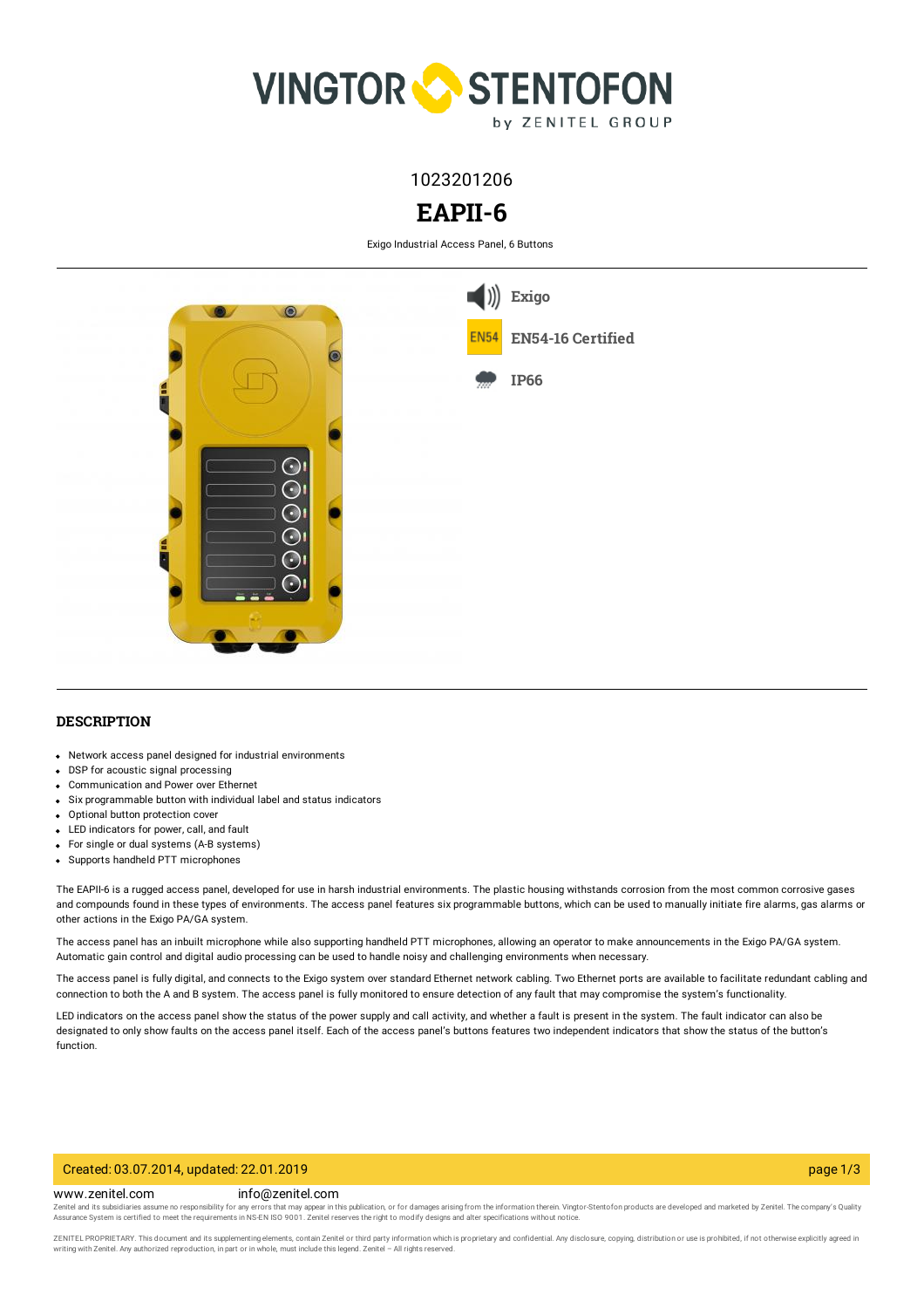### **SPECIFICATIONS**

| Dimensions (HxWxD):     | 345 x 178 x 101 mm                                                                                                                     |
|-------------------------|----------------------------------------------------------------------------------------------------------------------------------------|
| Weight:                 | 1.9 <sub>kg</sub>                                                                                                                      |
| Mounting:               | On-wall                                                                                                                                |
| Color:                  | Yellow                                                                                                                                 |
| Cable entry:            | Ethernet: 2 x Cable glands for 7-20 mm cable, Microphone: 1 x Cable gland for 5-10 mm cable, I/O: 1 x Cable<br>gland for 7-20 mm cable |
| <b>ENVIRONMENTAL</b>    |                                                                                                                                        |
| Operating temperature:  | $-40 °C$ to $+60 °C$                                                                                                                   |
| Operating humidity:     | 10% to 95% (non-condensing)                                                                                                            |
| Storage temperature:    | -40°C to +70°C                                                                                                                         |
| Storage humidity:       | 10% to 95% (non-condensing)                                                                                                            |
| Air pressure:           | 600 hPa to 1300 hPa                                                                                                                    |
| IP rating:              | $IP-66$                                                                                                                                |
| <b>ELECTRICAL</b>       |                                                                                                                                        |
| PoE                     | 2 x RJ45, Mode A (in-line) or Mode B (spare pair)                                                                                      |
| Nominal voltage:        | According to IEEE 802.3af, class 0                                                                                                     |
| Auxiliary DC power:     | $VNOM = 24 VDC$ , $VMIN = 16 VDC$ , $VMAX = 48 VDC$                                                                                    |
| Power consumption:      | PNOM $\leq$ 2 W (idle), PMAX = 8 W                                                                                                     |
| Digital inputs/outputs: | 6 (configurable input/output/LED-driving)                                                                                              |
| Relay outputs:          | 2 (250VAC/200VDC, 2A, 60W)                                                                                                             |
| <b>NETWORK</b>          |                                                                                                                                        |
| Ethernet                | 2 x RJ45                                                                                                                               |
|                         | 10BASE-TX, 100BASE-TX, Auto negotiation, Auto MDIX                                                                                     |
| <b>CERTIFICATIONS</b>   |                                                                                                                                        |
| Immunity:               | EN 60945, EN 61000-6-1, EN 61000-6-2, FCC-47 part 15B                                                                                  |
| Emissions:              | EN 60945, EN 61000-6-3, EN 61000-6-4, FCC-47 part 15B                                                                                  |
| Certificates            | UL 60950-1, cUL 60950-1, CB to IEC 60950-1                                                                                             |

## Created: 03.07.2014, updated: 22.01.2019 page 2/3

www.zenitel.com info@zenitel.com

Zenitel and its subsidiaries assume no responsibility for any errors that may appear in this publication, or for damages arising from the information therein. Vingtor-Stentofon products are developed and marketed by Zenite

ZENITEL PROPRIETARY. This document and its supplementing elements, contain Zenitel or third party information which is proprietary and confidential. Any disclosure, copying, distribution or use is prohibited, if not otherw